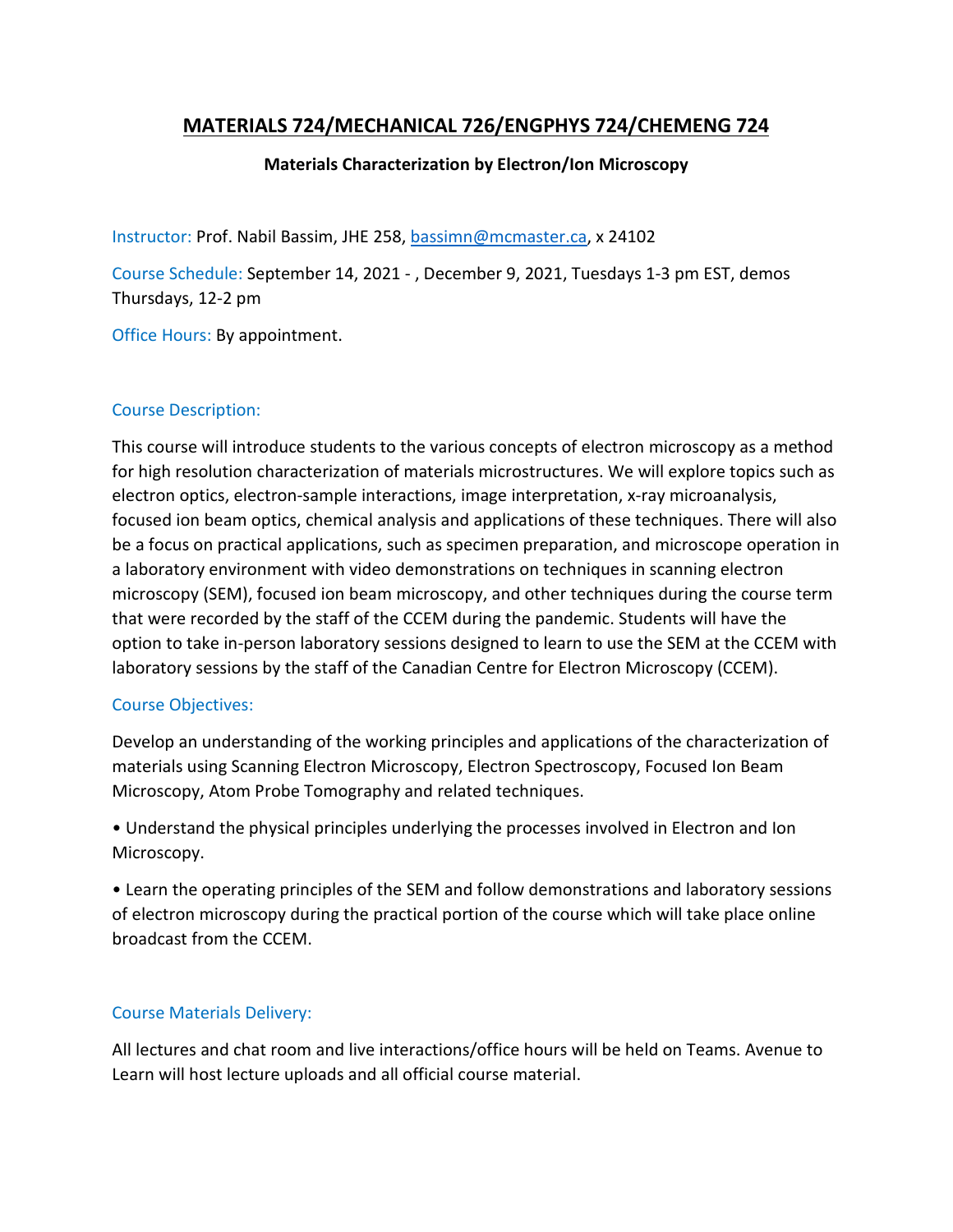The course will be delivered in a blended synchronous fashion, with some pre-recorded talks and played live during the session, and some live lectures. All talks will then be available for remote viewing after the live session. The instructor will record the Q&A sessions and placed online as well.

Laboratory sessions will be optional for the student, based on level of comfort of the student to be indoors and on the progress of the pandemic in Hamilton and McMaster policies related to opening and room capacity issues. McMaster policies related to presence on campus will be followed closely. Because of recent rules, laboratory sessions will be held in groups of 3, with one instructor for 3 hour sessions. Masks are required to be worn at all times.

For additional questions, feel free to email the instructor.

### Laboratory Sessions:

Lab sessions will be held over a course of 6 weeks, starting the week of September 20. Groups of 3 will alternate every two weeks.There will be several slots made available:

Group 1: Tues (Sept 21, Oct 5, Oct 19) , 9-12 am Group 2: Wed (Sept. 22, Oct 6, Oct 20) 9-12 am, 1-4 pm Group 3: Wed (Sept. 22, Oct 6, Oct 20) 1-4 pm Group 4: Thu: (Sept 23, Oct 7, Oct 21) 9-12 am Group 5: Thu: (Sept 23, Oct 7, Oct 21) 1-4 am Group 6: Fri (Sept 24, Oct. 8, Oct 22): 9-12 am Group 7: Tues (Sept 28, Oct 12, Oct 26) 9-12 am Group 8: Wed (Sept 29, Oct 13, Oct 27) 9-12 am Group 9: Wed (Sept 29, Oct 13, Oct 27) 1-4 pm Group 10: Thu (Sept 30, Oct 14, Oct 28) 9-12 am Group 11: Thu (Sept 30, Oct 14, Oct 28) 1-4 pm Group 12: Fri (Oct 1, Oct 15, Oct 29) 9-12 am

### Evaluation: (Lab option/No Lab option)

Research Report (20% Lab option/20% No lab option): Each student will choose a new technique in electron microscopy or FIB microscopy to perform a literature review, and write a 10 page research report describing this work (~10 pages – 1.5 space, including figures and references). This report is due on at the end of the term. The report should resemble a journal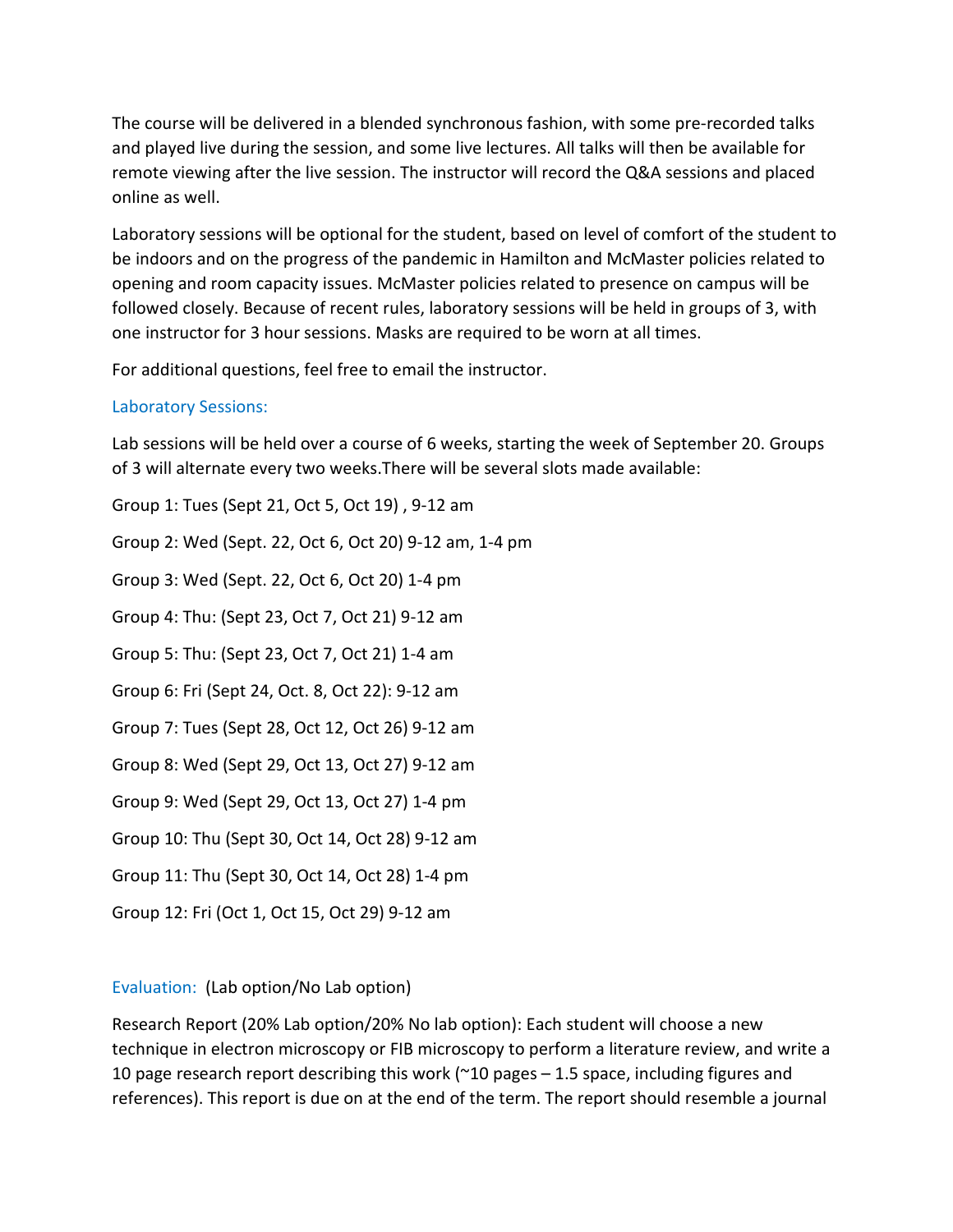paper. The focus of the report should be a description of the technique and and could a critical review of the literature, including a discussion of the hardware, operating principles, advantages and drawbacks.

Research Report Presentations (20%/20%): Each student will present the work from the research report on early December in a series of 10-minute presentations. Depending on the state of the pandemic, this could be done live, in-person, or online and will be evaluated later in the course. Evaluation will be based on comprehensiveness, clarity and correctness.

Mid-term exam (20%/25%): There will be a mid-term on lecture covering concepts taught to end of the lecture class. Students will be evaluated on conceptual understanding and solve a series of microscopy problems in an online timeframe devoted to the exam. Exam will be open book but should apply concepts to image analysis, solving a microscopy problems or a quantitative analysis.

Final Exam (30%/35%): A final exam will take place during finals exam week to encompass the full curriculum of the course. Students will be evaluated on conceptual understanding and solve a series of microscopy problems in an online timeframe devoted to the exam. Exam will be open book but should apply concepts to image analysis, solving a microscopy problem or a quantitative analysis.

Laboratory Final Exam (10% plus pass/fail/0%): Each student will perform a series of steps on the JEOL 6610 microscope for the lab instructors to demonstrate their skills in practical aspects of microscopy. Marks will be deducted for mistakes on the scope. Additionally, depending on the evaluation, high scores will clear the student to skip ordinary CCEM training in following terms on microscope use and allow them to sign up for immediate use. Mid-range marks will necessitate more training, and poor marks will require a complete retraining on the SEM in order to be used by the student in the future for research purposes.

Basic timeline for the course:

- Week 1 (Sept 14): Course Outline, introduction; planning
- Week 2 (Sept 21): Goldstein Chapter 1,2 : Electron Beam-Specimen Interactions: Backscatter Electrons and Secondary Electrons
- Week 3 (Sept 28): Goldstein Chapters 3,4: Electron Beam-Specimen Interactions: Secondary Electrons and X-rays
- Week 4 (Oct 5): Goldstein Chapters 5,6: The lensing system, sources, brightness; detectors, image formation
- Week 5: (Oct. 12) Mid-term exam
- Week 6: (Oct. 19): Goldstein Chapter 4, Other Inelastic Processes (Auger, X-ray generation)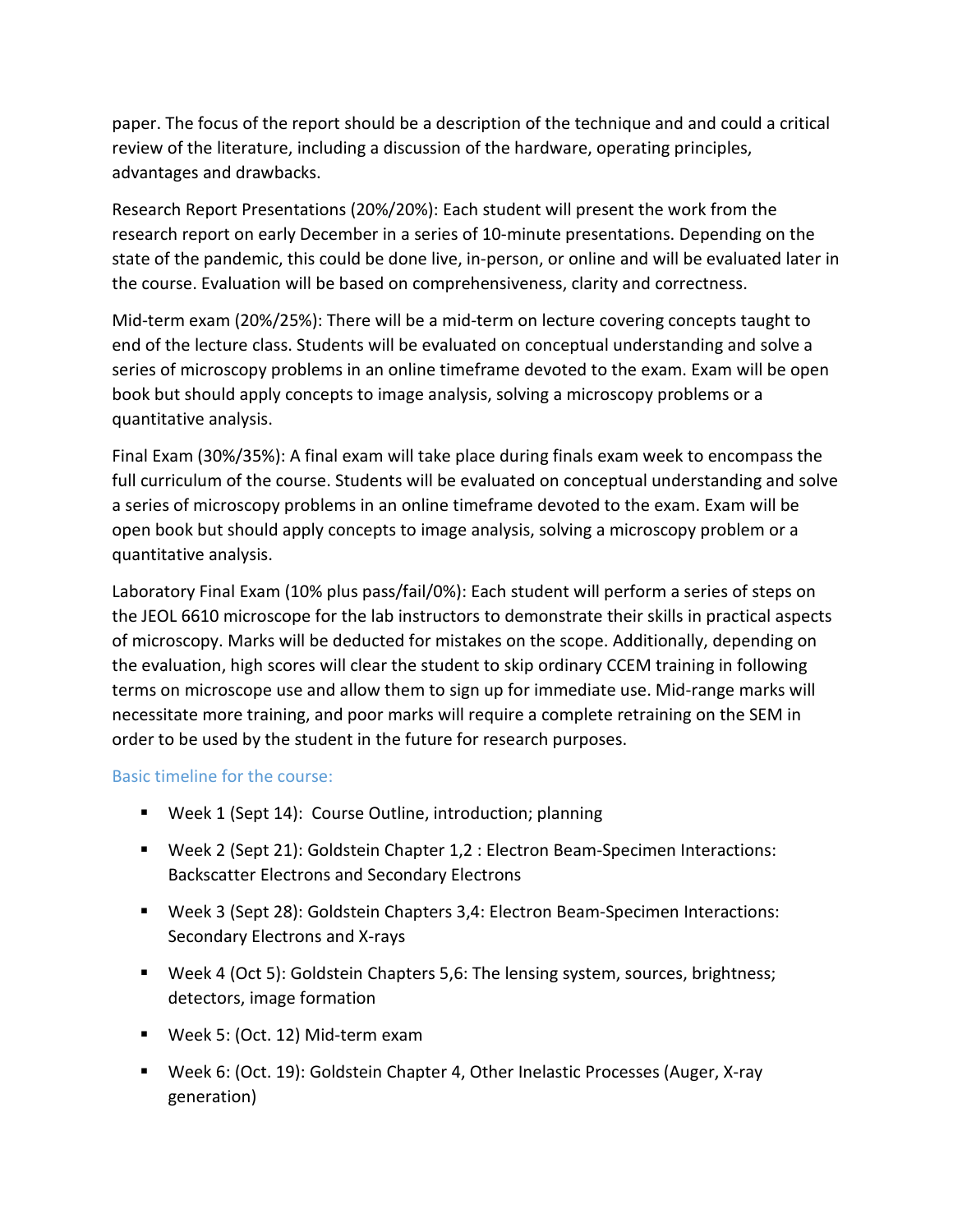- Week 7: (Oct. 26): Elements of Goldstein Chapters 16-20: EDS: Qualitative and quantitative compositional mapping
- Week 8: (Nov. 2): Goldstein Chapter 30, Instructor notes: Focused Ion Beam Microscopy
- Week 9: (Nov. 9): Catch-up, Q&A
- Week 10 (Nov. 16): Goldstein Chapter 29: EBSD
- Week 11 (Nov. 23): Sample preparation
- Week 12 (Nov. 30): Guest lecture Dr. Brian Langelier Atom Probe Tomography
- **Week 13 (Dec 7, 10, 14): Class presentations**
- Final Exam (To be arranged)

Links are Provided for the Following Previously Filmed Demonstrations:

- 1) An introduction to the SEM
- 2) An introduction to sample preparation (1 hour Materials, 1 hour Bio)
- 3) Introduction to EDS analysis
- 4) LVSEM (6610), Ultrahigh resolution SEM, Low-voltage EDS (Magellan)
- 5) Introduction to Focused Ion Beam
- 6) FIB applications (done on PFIB)
- 7) Introduction to Image Analysis.
- 8) EBSD/TKD analysis
- 9) A tour of atom probe.

#### References:

Scanning Electron Microscopy and X-Ray Microanalysis, Joseph Goldstein, Dale Newbury et al.,, 4th edition

Introduction to Focused Ion Beams: Instrumentation, Theory, Techniques and Practice, Giannuzzi and Stevie

Recent advances in focused ion beam technology and applications, MRS Bulletin, 2014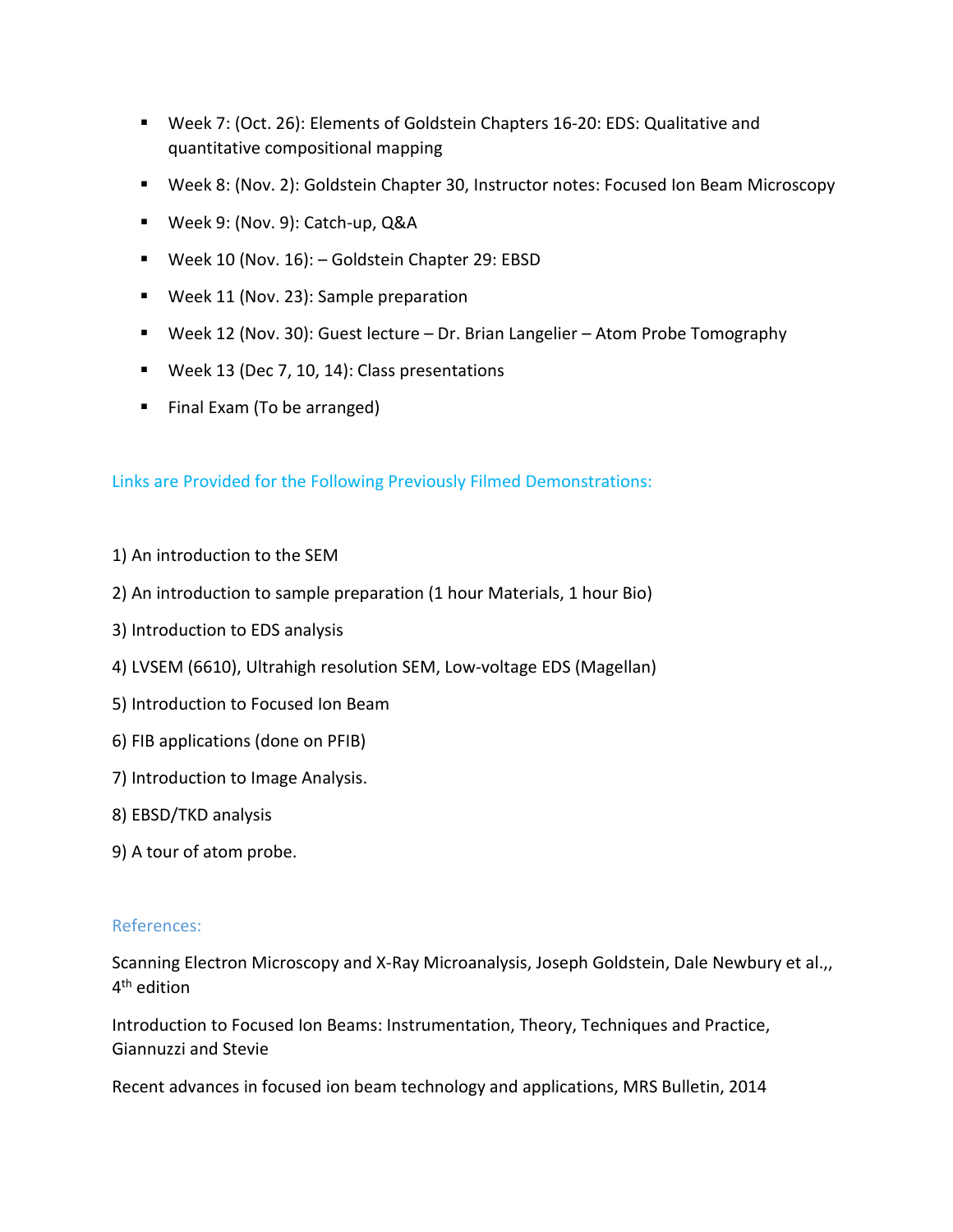*This is a course under development by the instructor; subject matter and evaluation methods are subject to change at the discretion of the instructor.*

# **CONDUCT EXPECTATIONS**

As a McMaster graduate student, you have the right to experience, and the responsibility to demonstrate, respectful and dignified interactions within all of our living, learning and working communities. These expectations are described in the *Code of Student Rights & Responsibilities*  (the "Code"). All students share the responsibility of maintaining a positive environment for the academic and personal growth of all McMaster community members, **whether in person or online**.

It is essential that students be mindful of their interactions online, as the Code remains in effect in virtual learning environments. The Code applies to any interactions that adversely affect, disrupt, or interfere with reasonable participation in University activities. Student disruptions or behaviours that interfere with university functions on online platforms (e.g. use of Avenue 2 Learn, WebEx or Zoom for delivery), will be taken very seriously and will be investigated. Outcomes may include restriction or removal of the involved students' access to these platforms.

# **Academic Integrity**

You are expected to exhibit honesty and use ethical behaviour in all aspects of the learning process. Academic credentials you earn are rooted in principles of honesty and academic integrity. **It is your responsibility to understand what constitutes academic dishonesty.**

Academic dishonesty is to knowingly act or fail to act in a way that results or could result in unearned academic credit or advantage. This behaviour can result in serious consequences, e.g. the grade of zero on an assignment, loss of credit with a notation on the transcript (notation reads: "Grade of F assigned for academic dishonesty"), and/or suspension or expulsion from the university. For information on the various types of academic dishonesty please refer to the [Academic Integrity Policy](https://secretariat.mcmaster.ca/app/uploads/Academic-Integrity-Policy-1-1.pdf) , located at [https://secretariat.mcmaster.ca/university-policies](https://secretariat.mcmaster.ca/university-policies-procedures-guidelines/)[procedures-guidelines/](https://secretariat.mcmaster.ca/university-policies-procedures-guidelines/) 

The following illustrates only three forms of academic dishonesty:

• plagiarism, e.g. the submission of work that is not one's own or for which other credit has been obtained.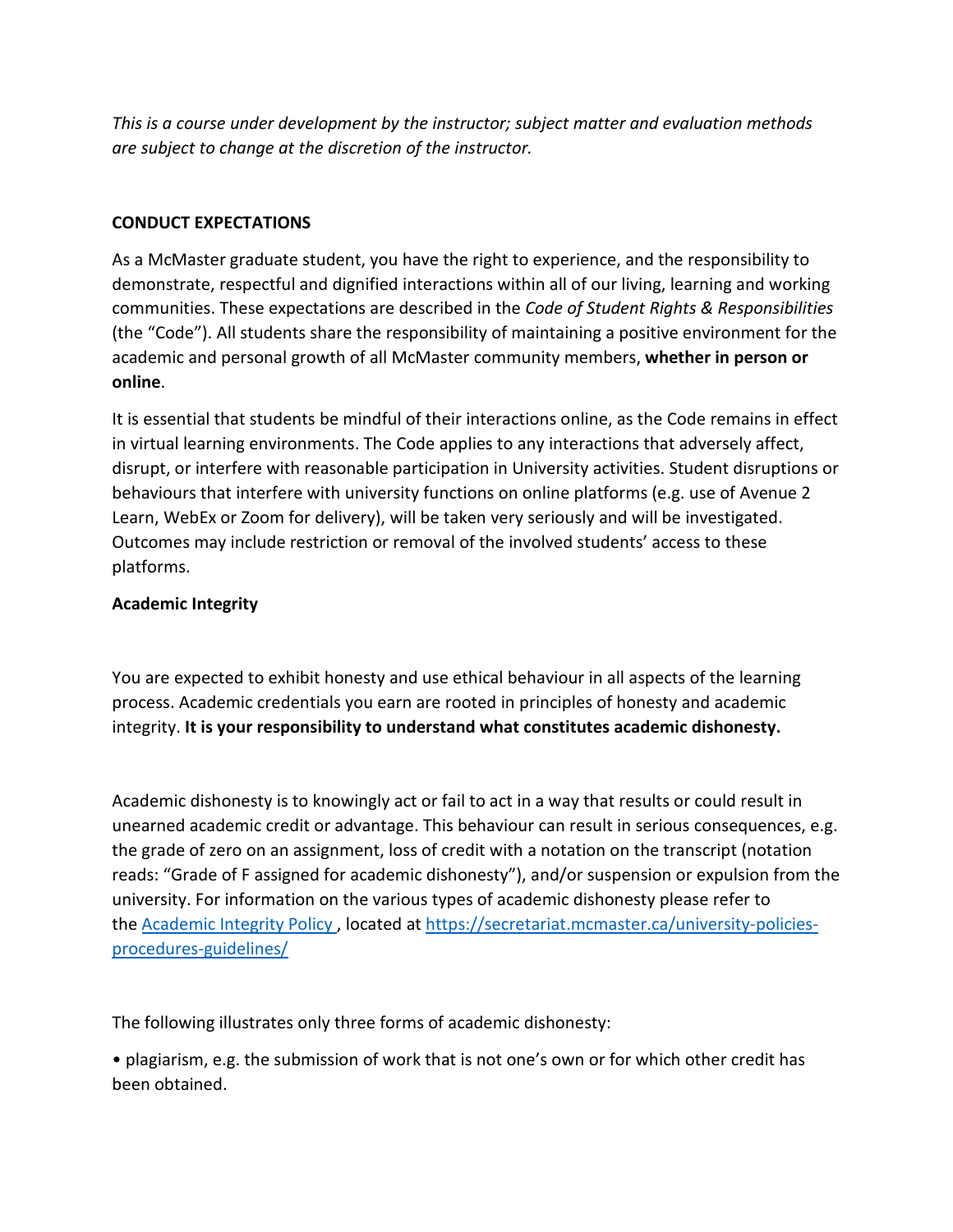- improper collaboration in group work.
- copying or using unauthorized aids in tests and examinations.

### **Authenticity / plagiarism detection**

*This course will* use a web-based service (Turnitin.com) to reveal authenticity and ownership of student submitted work. For courses using such software, students will be expected to submit their work electronically either directly to Turnitin.com or via an online learning platform (e.g. A2L, etc.) using plagiarism detection (a service supported by Turnitin.com) so it can be checked for academic dishonesty.

Students who do not wish their work to be submitted through the plagiarism detection software must inform the Instructor before the assignment is due. No penalty will be assigned to a student who does not submit work to the plagiarism detection software. **All submitted work is subject to normal verification that standards of academic integrity have been upheld** (e.g., on-line search, other software, etc.). For more details about McMaster's use of Turnitin.com please go to www.mcmaster.ca/academicintegrity.

### **ACADEMIC ACCOMMODATION OF STUDENTS WITH DISABILITIES**

Students with disabilities who require academic accommodation must contact Student Accessibility Services (SAS) at 905-525-9140 ext. 28652 or sas@mcmaster.ca to make arrangements with a Program Coordinator. For further information, consult McMaster University's *Academic Accommodation of Students with Disabilities* policy.

# **ACADEMIC ACCOMMODATION FOR RELIGIOUS, INDIGENOUS OR SPIRITUAL OBSERVANCES (RISO)**

Students requiring academic accommodation based on religious, indigenous or spiritual observances should follow the procedures set out in the RISO policy. Students should submit their request to their Faculty Office *normally within 10 working days* of the beginning of term in which they anticipate a need for accommodation or to the Registrar's Office prior to their examinations. Students should also contact their instructors as soon as possible to make alternative arrangements for classes, assignments, and tests.

#### **COPYRIGHT AND RECORDING**

Students are advised that lectures, demonstrations, performances, and any other course material provided by an instructor include copyright protected works. The Copyright Act and